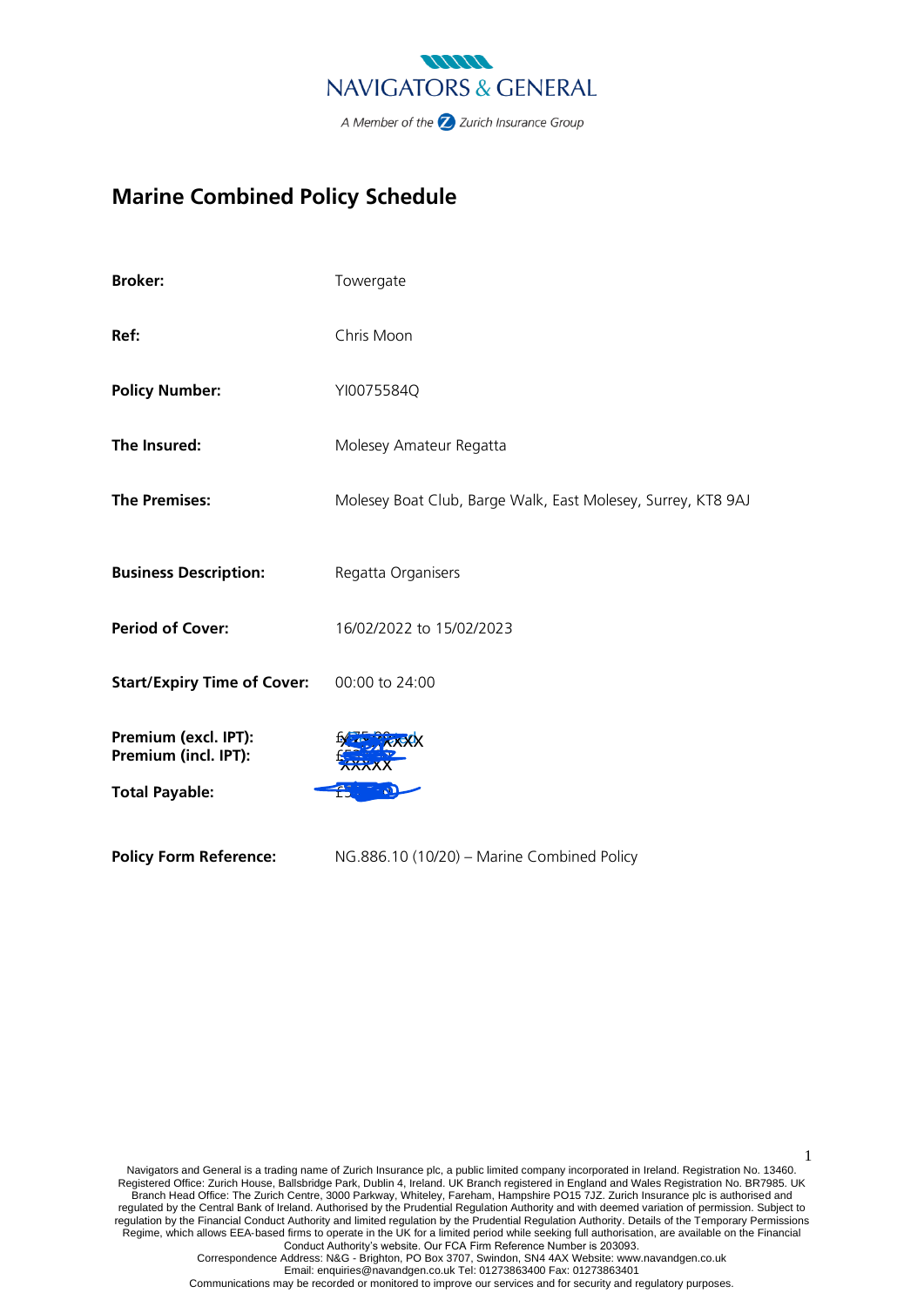

**Cover and Premium:** The following cover is in force. The premium excluding IPT is allocated as follows:

| <b>Section</b>                                                      | Cover        | Limit £   | <b>Excess £</b> | <b>Premium £</b> |
|---------------------------------------------------------------------|--------------|-----------|-----------------|------------------|
| S. A Material Damage                                                | Included     | 35,900    | 250             | 75.00            |
| S. BI Business Interruption<br>- Estimated Gross Profit             | Not Included |           |                 |                  |
| S. B2 Business Interruption<br>- Estimated Gross Revenue            | Not Included |           |                 |                  |
| S. B3 Business Interruption<br>- Estimated Gross Rent<br>Receivable | Not Included |           |                 |                  |
| S. C 'Money'                                                        | Included     | 10,000    | Nil             | 50.00            |
| S. D Goods In Transit                                               | Not Included |           |                 |                  |
| S. E Specified Items 'All<br>Risks'                                 | Included     | 5,160     | 100             | 50.00            |
| S. F Employers' Liability                                           | Not Included |           |                 |                  |
| S. G Public and Products<br>Liability                               | Included     | 3,000,000 | 250             | 200.00           |
| S. H Marine Hull Material<br>Damage                                 | Included     | 25,000    | 250             | 100.00           |
| S. I Defective Title of<br>Vessels                                  | Not Included |           |                 |                  |
| S. J Terrorism                                                      | Not Included |           |                 |                  |
| S. K Legal Expenses                                                 | Not Included |           |                 |                  |
| <b>Total (Ex IPT)</b>                                               |              |           |                 | 475.00           |

Navigators and General is a trading name of Zurich Insurance plc, a public limited company incorporated in Ireland. Registration No. 13460. Registered Office: Zurich House, Ballsbridge Park, Dublin 4, Ireland. UK Branch registered in England and Wales Registration No. BR7985. UK Branch Head Office: The Zurich Centre, 3000 Parkway, Whiteley, Fareham, Hampshire PO15 7JZ. Zurich Insurance plc is authorised and regulated by the Central Bank of Ireland. Authorised by the Prudential Regulation Authority and with deemed variation of permission. Subject to regulation by the Financial Conduct Authority and limited regulation by the Prudential Regulation Authority. Details of the Temporary Permissions Regime, which allows EEA‐based firms to operate in the UK for a limited period while seeking full authorisation, are available on the Financial Conduct Authority's website. Our FCA Firm Reference Number is 203093.

2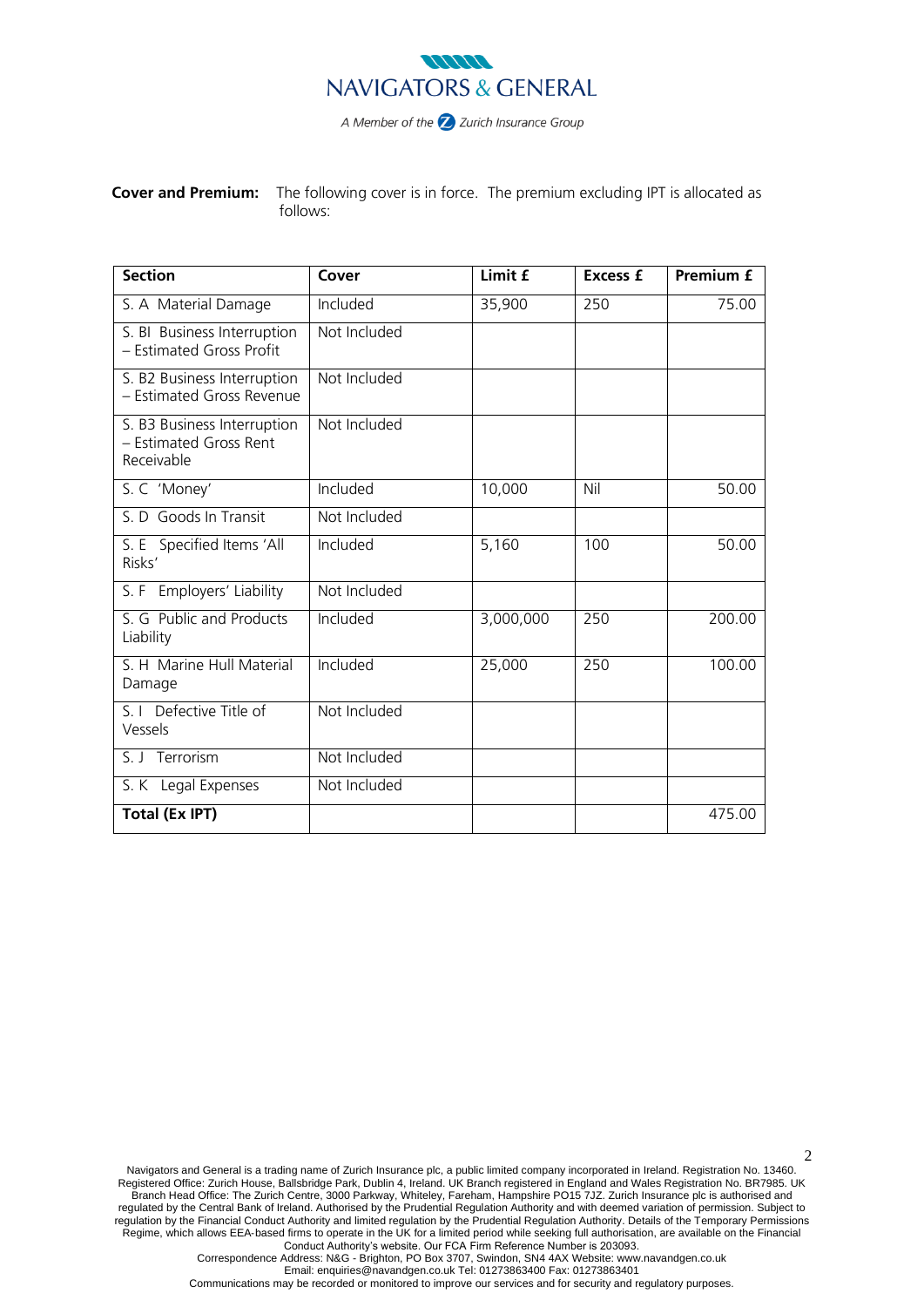

# **SECTION A – MATERIAL DAMAGE**

| Item<br>no.    | <b>Description</b>                                                                  | <b>Buildings</b><br>£ | <b>Contents</b><br>£ | <b>Stock</b><br>£ | As description<br>£ | Total £ |
|----------------|-------------------------------------------------------------------------------------|-----------------------|----------------------|-------------------|---------------------|---------|
|                | <b>Molesey Boat Club,</b><br><b>Barge Walk, East</b><br>Molesey, Surrey, KT8<br>9AJ |                       |                      |                   |                     |         |
| 1              | Portable Toilets                                                                    | 28,000                |                      |                   |                     | 28,000  |
| $\overline{2}$ | <b>Box Trailer</b>                                                                  |                       | 3,000                |                   | 2,400               | 5,400   |
| 3              | Bar                                                                                 |                       |                      | 2,500             |                     | 2,500   |
| <b>Totals</b>  |                                                                                     | 28,000                | 3,000                | 2,500             | 2,400               | 35,900  |

# **Restriction in cover - Exclusion of Subsidence**

Exclusion 5 applicable to Sections A,B1, B2 and B3 now reads as follows

DAMAGE or CONSEQUENTIAL LOSS caused by or consisting of subsidence or ground heave of any part of the site on which the property stands or landslip.

3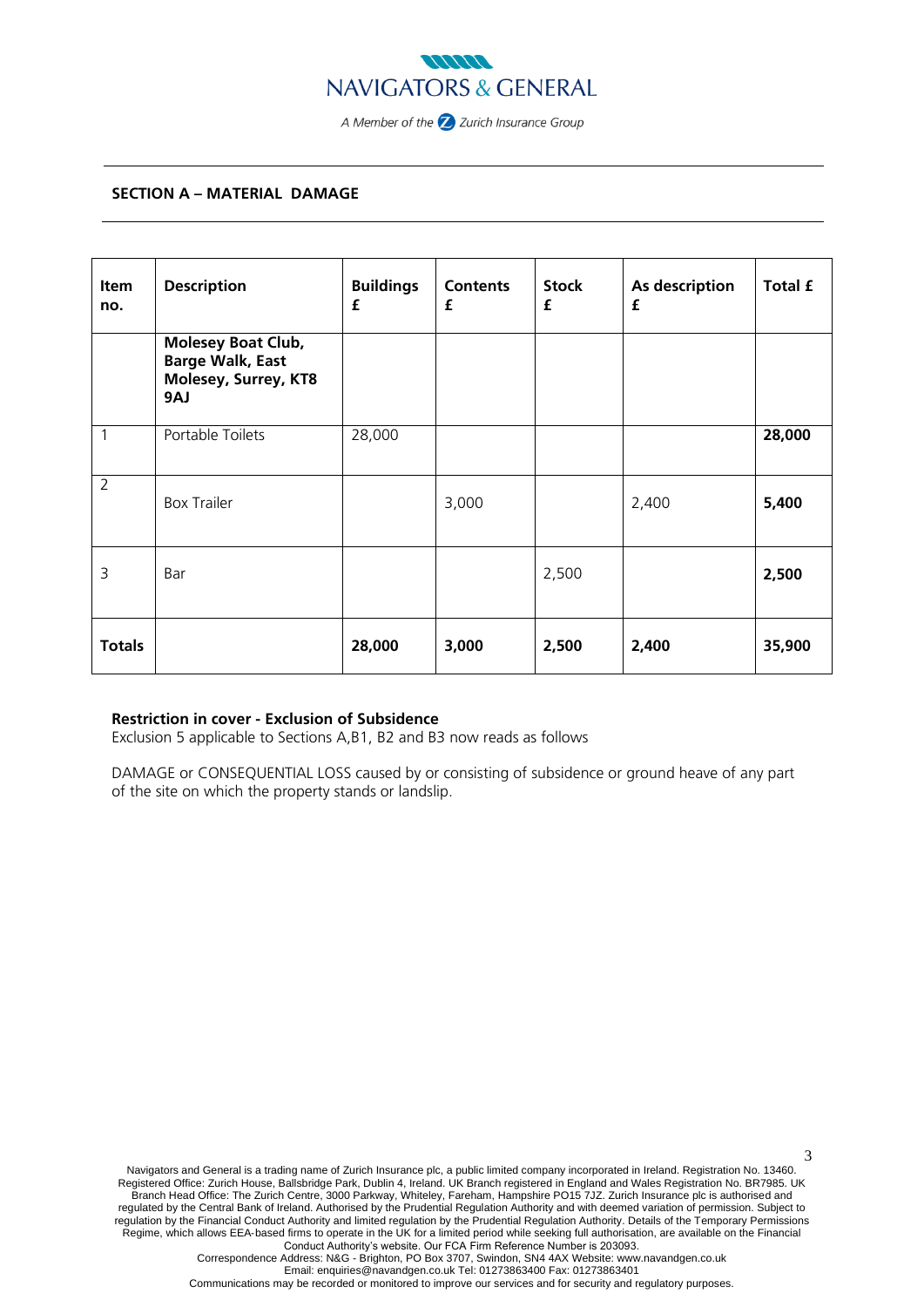

# **SECTION C – 'MONEY'**

| <b>Item</b>                                                                                                                               |                | <b>Description</b>                                                                                                                                                                                                                                                                     | <b>Limits of Liability</b> |
|-------------------------------------------------------------------------------------------------------------------------------------------|----------------|----------------------------------------------------------------------------------------------------------------------------------------------------------------------------------------------------------------------------------------------------------------------------------------|----------------------------|
| А                                                                                                                                         |                | "Money" in the form of crossed cheques,<br>crossed postal orders, crossed bankers' drafts,<br>Premium Savings Bonds, National<br>Savings Certificates, unused units in postage<br>stamp franking machines, stamped or franked<br>National Insurance cards and VAT purchase<br>invoices | £250,000                   |
| B                                                                                                                                         |                | "Money" (other than as described in A                                                                                                                                                                                                                                                  |                            |
|                                                                                                                                           | 1              | above) whilst<br>in transit by the Insured or the Insured's                                                                                                                                                                                                                            |                            |
|                                                                                                                                           |                | employees                                                                                                                                                                                                                                                                              | £10,000                    |
|                                                                                                                                           | $\overline{2}$ | in transit by a security company                                                                                                                                                                                                                                                       | £10,000                    |
|                                                                                                                                           | 3              | in transit by post                                                                                                                                                                                                                                                                     | £1,000                     |
|                                                                                                                                           | 4              | in a bank night safe                                                                                                                                                                                                                                                                   | £10,000                    |
|                                                                                                                                           | 5<br>6         | in the Insured's Premises during Business Hours<br>in the Insured's Premises outside of Business<br>Hours<br>(a) in the locked safe - as detailed below                                                                                                                                | £10,000                    |
|                                                                                                                                           |                | (b) not in a locked safe or strong room<br>In the private residence of the Insured or an                                                                                                                                                                                               | £250                       |
|                                                                                                                                           | 7              | authorised employee                                                                                                                                                                                                                                                                    | £500                       |
|                                                                                                                                           | 8              | elsewhere (other than the above)                                                                                                                                                                                                                                                       | £250                       |
| <b>DETAILS OF THE SAFES AND STRONGROOMS</b>                                                                                               |                |                                                                                                                                                                                                                                                                                        |                            |
| <b>Description</b>                                                                                                                        |                | <b>Limit of Liability</b>                                                                                                                                                                                                                                                              |                            |
| Any lock fast safe within the premises or within the private residence of<br>the Insured's directors or a previously authorised employee. |                | £2,000                                                                                                                                                                                                                                                                                 |                            |

4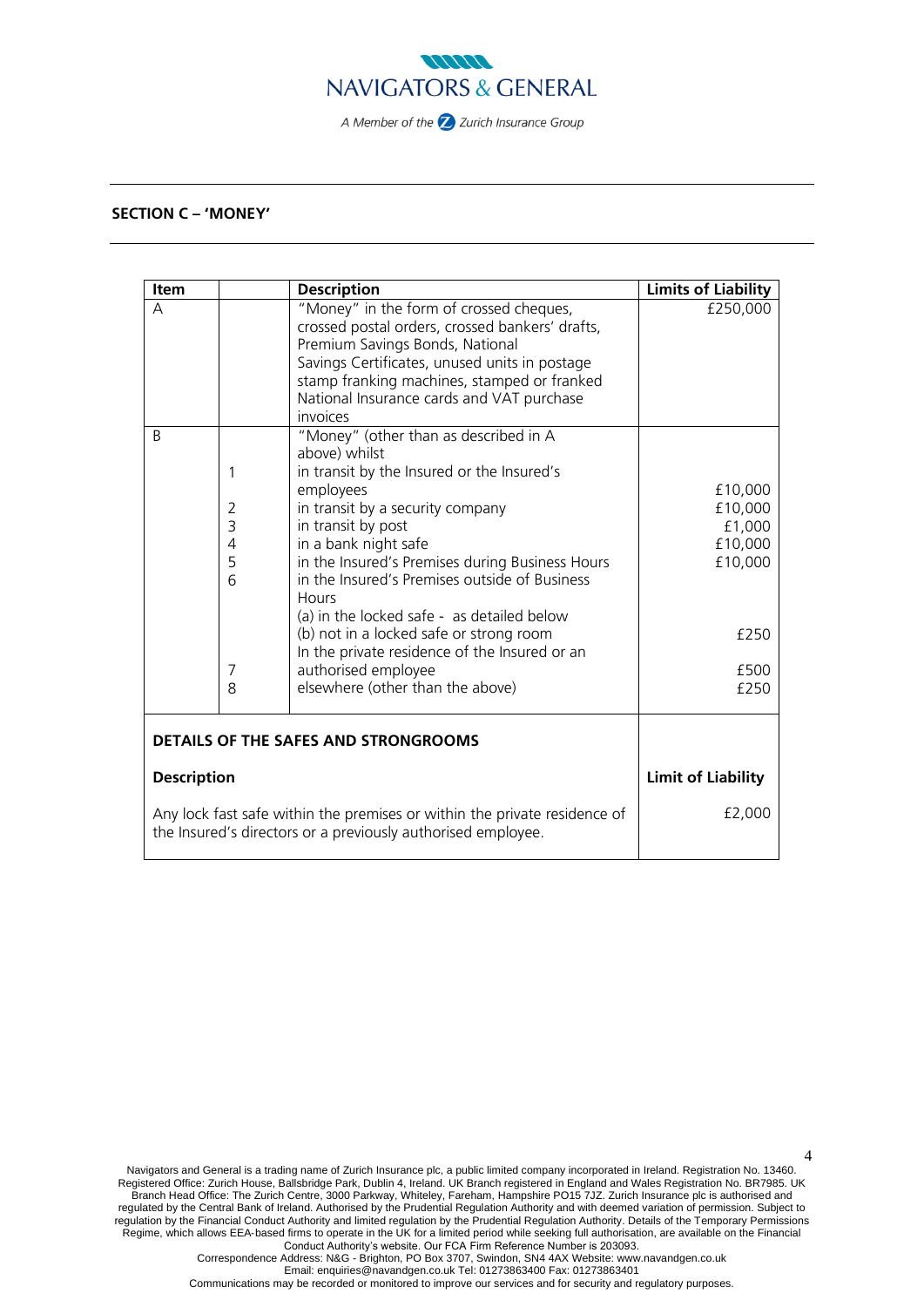

# **SECTION E - ALL RISKS COVER**

| Item no                   | <b>Description</b>     | Sum Insured £ |  |  |
|---------------------------|------------------------|---------------|--|--|
| 1                         | PA and Radio Equipment | 5,160         |  |  |
| <b>Total</b>              |                        | 5,160         |  |  |
| <b>Territorial Limits</b> |                        |               |  |  |
| Great Britain             |                        |               |  |  |

Navigators and General is a trading name of Zurich Insurance plc, a public limited company incorporated in Ireland. Registration No. 13460. Registered Office: Zurich House, Ballsbridge Park, Dublin 4, Ireland. UK Branch registered in England and Wales Registration No. BR7985. UK Branch Head Office: The Zurich Centre, 3000 Parkway, Whiteley, Fareham, Hampshire PO15 7JZ. Zurich Insurance plc is authorised and regulated by the Central Bank of Ireland. Authorised by the Prudential Regulation Authority and with deemed variation of permission. Subject to regulation by the Financial Conduct Authority and limited regulation by the Prudential Regulation Authority. Details of the Temporary Permissions Regime, which allows EEA‐based firms to operate in the UK for a limited period while seeking full authorisation, are available on the Financial Conduct Authority's website. Our FCA Firm Reference Number is 203093.

5

Correspondence Address: N&G - Brighton, PO Box 3707, Swindon, SN4 4AX Website: www.navandgen.co.uk Email: enquiries@navandgen.co.uk Tel: 01273863400 Fax: 01273863401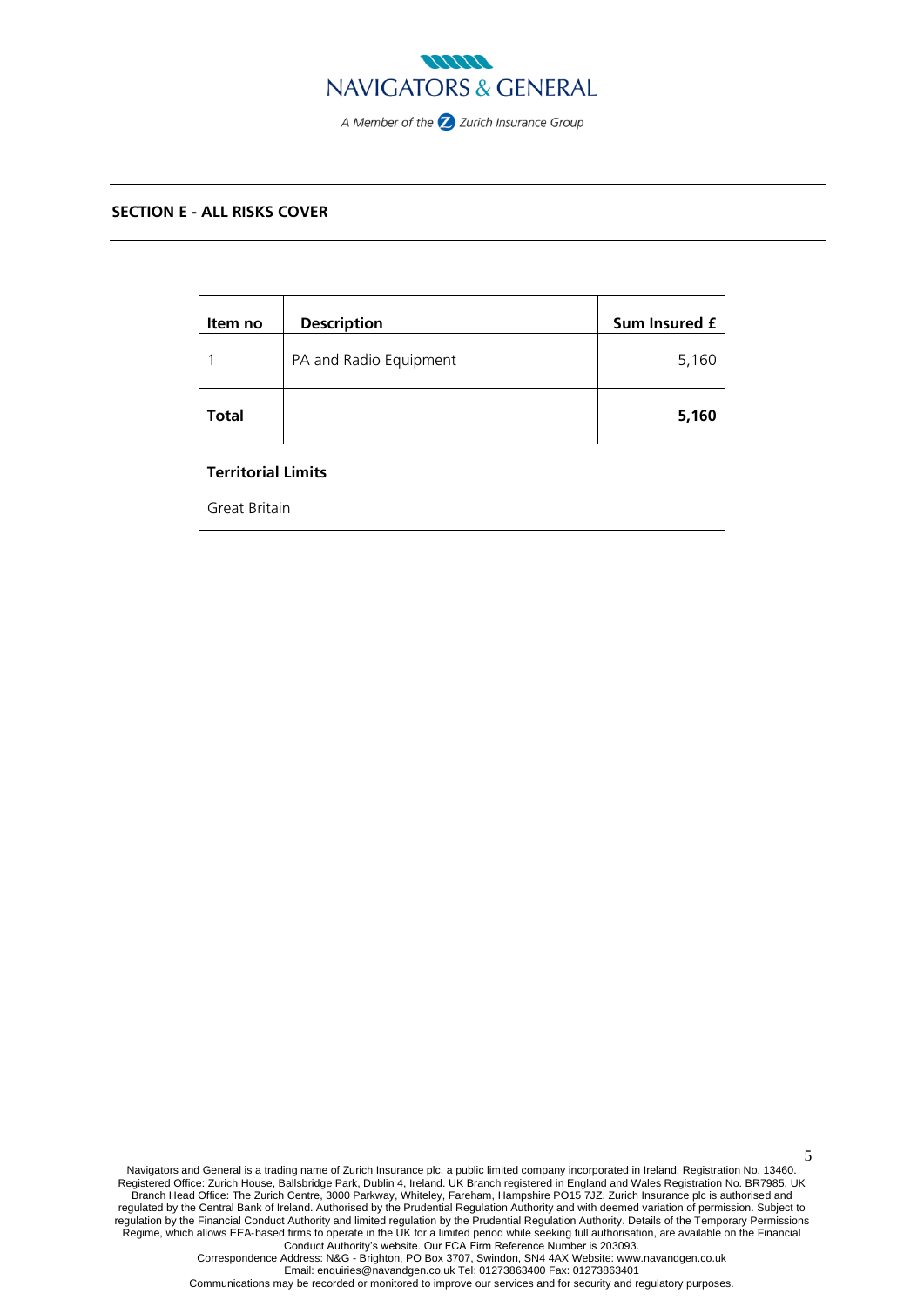

# **SECTION G – PUBLIC AND PRODUCTS LIABILITY**

## **Limits of Indemnity:**

Sub-section .1. : Public Liability **E3,000,000** Sub-section .2. : Products Liability  $\qquad 2.$  £3,000,000

## **Length Limit:**

Maximum Length of Vessels which are handled/worked upon by the Insured: a) ashore 30 feet b) afloat 30 feet

**Excess:** £250 (see Exclusion 17)

# **Endorsements:**

### **2. Length Limit.**

It is a condition precedent to liability that the Length Limit referred to in the Schedule is not exceeded.

## **90 Terrorism Limitation Clause (amendment)**

It is noted that the limit of indemnity referred to in Clause 6 Terrorism Limitation Clause is amended to £3,000,000 and not as otherwise stated

## **91 Liability exclusion**

Excluding all liability linked to the Molesey Regatta that is covered under the Insureds affiliation to British Rowing policy.

Navigators and General is a trading name of Zurich Insurance plc, a public limited company incorporated in Ireland. Registration No. 13460. Registered Office: Zurich House, Ballsbridge Park, Dublin 4, Ireland. UK Branch registered in England and Wales Registration No. BR7985. UK Branch Head Office: The Zurich Centre, 3000 Parkway, Whiteley, Fareham, Hampshire PO15 7JZ. Zurich Insurance plc is authorised and regulated by the Central Bank of Ireland. Authorised by the Prudential Regulation Authority and with deemed variation of permission. Subject to regulation by the Financial Conduct Authority and limited regulation by the Prudential Regulation Authority. Details of the Temporary Permissions Regime, which allows EEA‐based firms to operate in the UK for a limited period while seeking full authorisation, are available on the Financial Conduct Authority's website. Our FCA Firm Reference Number is 203093.

6